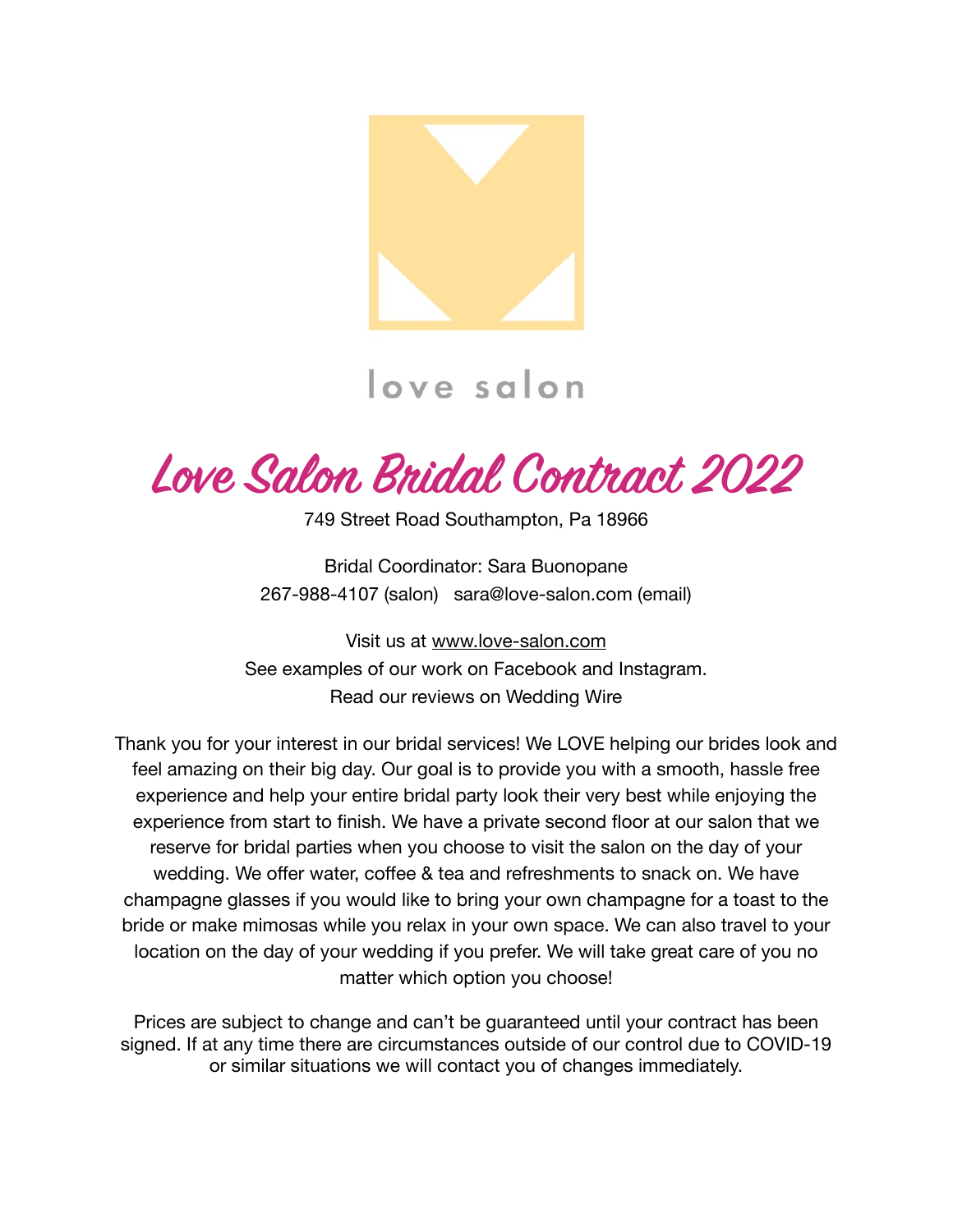# **Bride's Service Menu**

**TRAVELING TO YOUR LOCATION REQUIRES AN ADDITIONAL CHARGE - SEE BELOW**

| Hair & Makeup Trial prior to wedding day     | \$75 each (\$150 for both)           |
|----------------------------------------------|--------------------------------------|
| <b>Bridal Formal Style</b>                   | \$100 (+\$25 if you have extensions) |
| Makeup Application (includes natural lashes) | \$110                                |

**Bridal Party + Guest Service Menu**

Formal Style *S75* **(+\$25 if you have extensions)** 

Child's Up-Style (up to 10 years old) **\$55** 

Makeup Application (includes natural lashes) **\$85** 

**TRAVELING ON SITE: We travel within a 10 mile radius of our salon location. There is a \$100 travel charge per stylist. Travel charges will be waved for parties with \$1500+ in services. Any tolls/parking garage fees will be paid for by the bride. Traveling outside of our 10 mile radius must be approved and may incur an additional travel charge. Wedding dates on Sundays or holidays must be approved and incur a 25% up-charge on service prices.**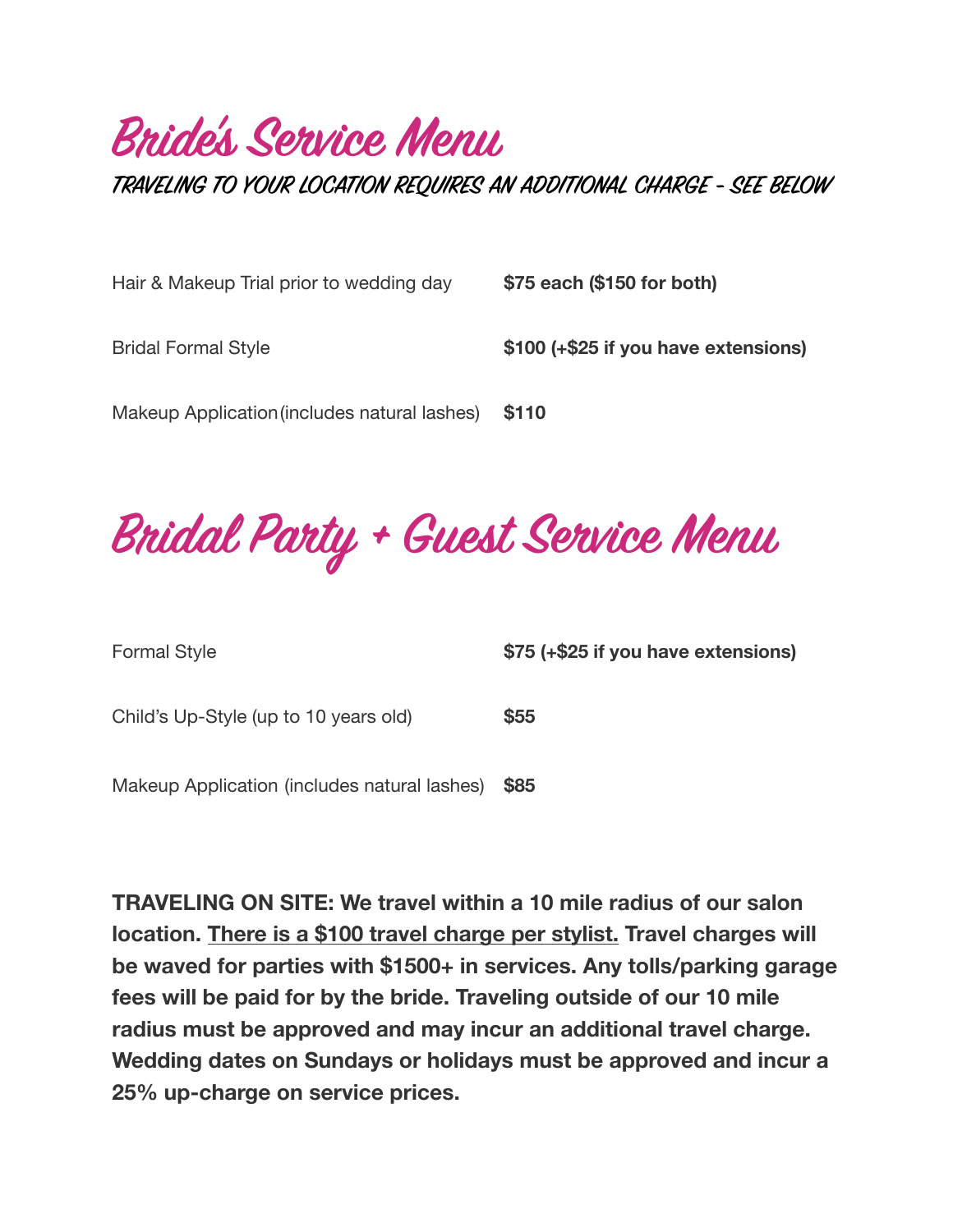**Booking Details** 

#### **Secure your date:**

- Contract completed and signed by bride and salon owner/manager
- Bridal hair and makeup trial scheduled
- Deposit of 50% of service total must be paid at the time of booking (changes can still be made leading up to the wedding, adding/changing services etc but please complete the contract to the best of your ability as our schedule does fill up and we want to have PLENTY of time with your bridal party)
- We do require a credit card on file at the time of your deposit. You will be notified by email before any charges are made.

#### **45-days prior to your wedding date:**

• After this point we cannot refund your deposit. If someone in your bridal party decides they do not want the services scheduled you can replace them with someone else but we cannot refund the deposit. We try to add in last minute services when possible but of course we cannot guarantee that we will have availability to add bridal party members/services as the date gets closer.

#### **Additional details:**

- Payments must be made through one point of contact (typically the bride). We cannot accept multiple forms of payment.
- 20% gratuity added is automatically added to all bridal parties of 3 or more.
- If a member of your bridal party does not receive their services on the day of the wedding (they do not show up, they arrive very late, they change their mind etc.) they will still need to pay full price for the services that were scheduled.
- All members of your bridal party must arrive at the same starting time. We cannot be responsible for staying on time if someone arrives at any time other than the start time of the entire bridal party.
- Health & safety guidelines must be followed according to the CDC at the time of your wedding we must adhere to whatever is currently applicable and ask that your bridal party does as well.

#### **Traveling to your location:**

- We cannot accept payment on location so the balance owed must be paid 1-week prior to wedding date including gratuity. We can accept payment over the phone with a credit card or in person.
- We need plenty of seating, a table for our tools and lots of outlets. Natural lighting is best. If you are in a hotel please ask them to provide these items ahead of time and have them set up upon arrival.

#### **Special offer:**

\$25 off any hair color service or \$50 off any hair extension service at Love Salon for you and everyone listed on your bridal contract (one offer per guest) leading up to the wedding date.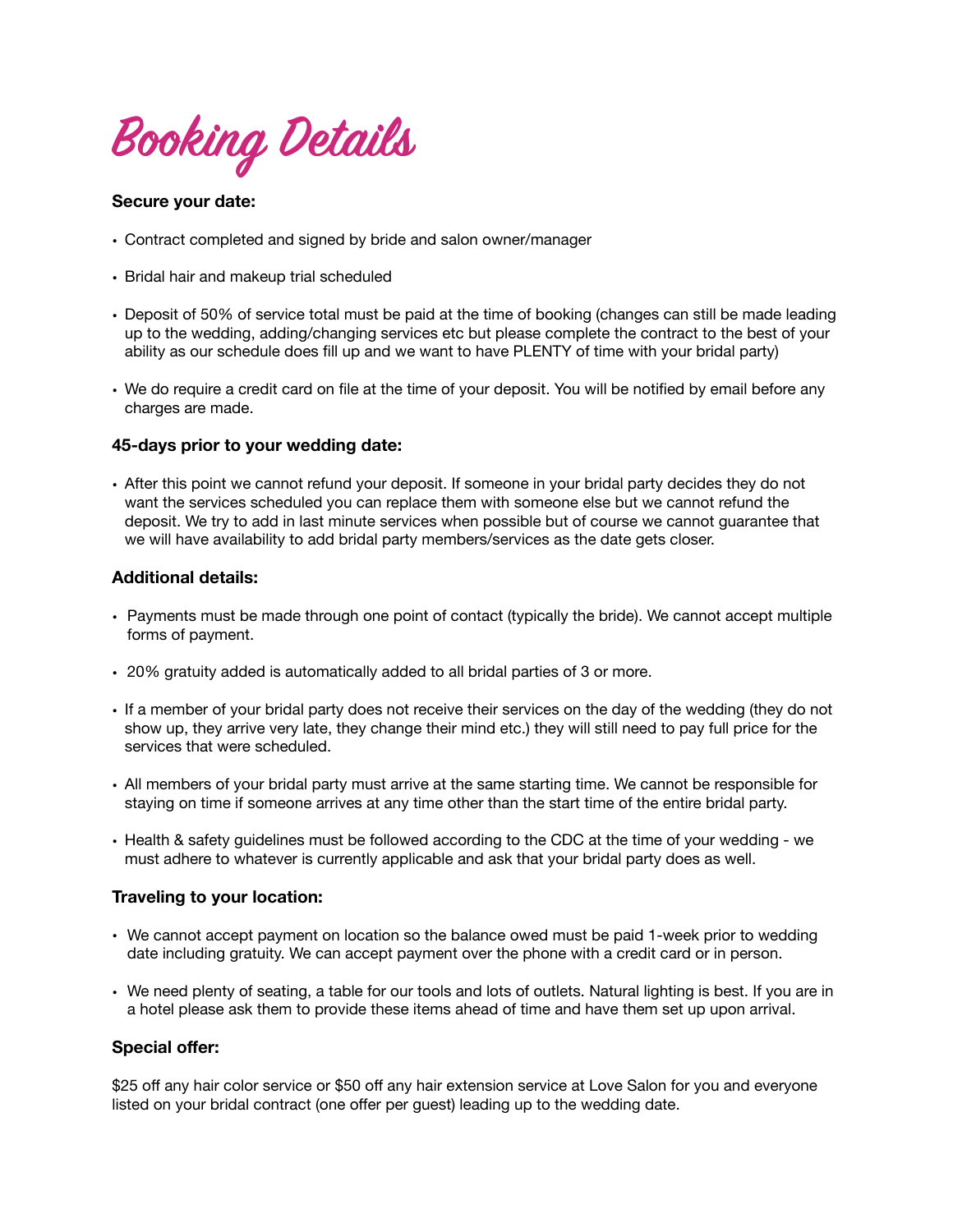**Contact information**

# **Bride's Contact Info**

Name

Cell Phone

Email Address

Mailing Address

## **Mother of Bride or Maid of Honor Contact Info**

Name

Cell Phone

Email Address

### **Wedding Details**

Date of wedding

Date and time desired to schedule hair and makeup trial

Are we traveling on-location to your wedding? **yes/no** 

Address of home/venue (if traveling)

Time of ceremony

Time services need to be completed

Wedding theme and/or colors that may be helpful in choosing styles/colors?

Additional details?